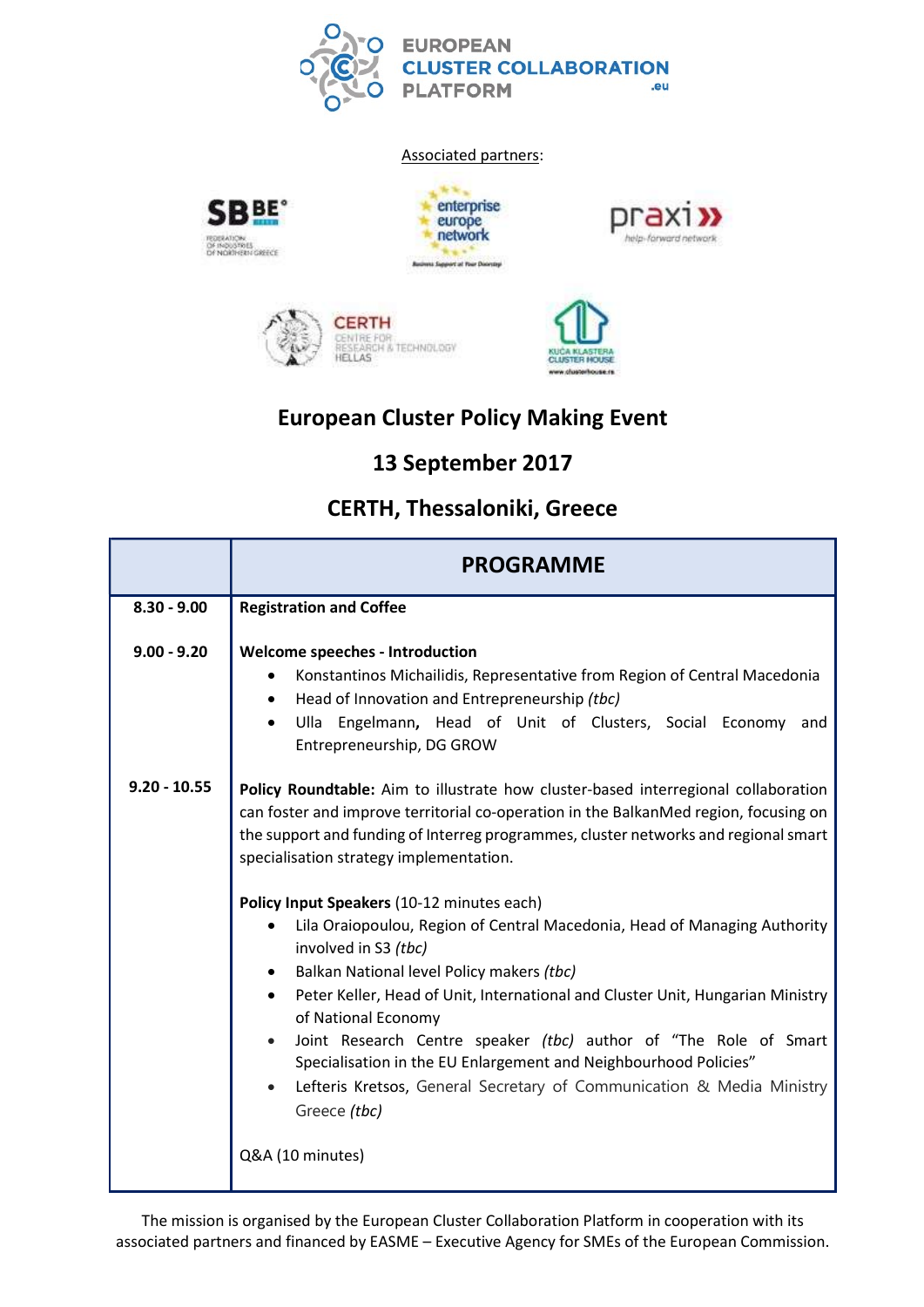

|                 | Regional Cluster Co-operation Showcase (15 minutes each):<br>BalkanMed Interreg Programme Joint Secretariat.<br>Balkan Cluster House, Director Danka Sokolovic Milojkovic (Serbia) How to<br>restart cluster development in the Balkans |
|-----------------|-----------------------------------------------------------------------------------------------------------------------------------------------------------------------------------------------------------------------------------------|
|                 | Q&A (10 minutes)                                                                                                                                                                                                                        |
|                 | Moderator: Marc Pattinson, ECCP                                                                                                                                                                                                         |
| $10.55 - 11.15$ | Coffee break                                                                                                                                                                                                                            |
| $11.15 - 12.15$ | <b>Cluster Pitch Presentations</b>                                                                                                                                                                                                      |
|                 | One-Minute Cluster Pitch session (one slide per cluster):-                                                                                                                                                                              |
|                 | Name                                                                                                                                                                                                                                    |
|                 | Country                                                                                                                                                                                                                                 |
|                 | Topic                                                                                                                                                                                                                                   |
|                 | Main co-operation / partnership offer                                                                                                                                                                                                   |
|                 |                                                                                                                                                                                                                                         |
| $12:15 - 13.30$ | Two Parallel seminars to showcase cluster co-operation experiences                                                                                                                                                                      |
|                 |                                                                                                                                                                                                                                         |
|                 | 1. Co-operation seminar on Smart Cities/Mobility/Circular Economy                                                                                                                                                                       |
|                 | Introduction and scene setting Chorus Cluster<br>$\overline{\phantom{a}}$                                                                                                                                                               |
|                 | <b>Cluster Showcase Presentations:</b><br>$\overline{\phantom{a}}$                                                                                                                                                                      |
|                 | iTech Transilvania (Romania) (tbc)<br>٠                                                                                                                                                                                                 |
|                 | Marche Manufacturing Cluster (Italy) Chiara Mansanta (tbc)<br>$\bullet$                                                                                                                                                                 |
|                 | Citizem Smart City Murcia (Spain) (tbc)                                                                                                                                                                                                 |
|                 | Company representative (Greece)                                                                                                                                                                                                         |
|                 | Moderator: Christos Koutousis, Chorus Cluster                                                                                                                                                                                           |
|                 | 2. Co-operation seminar on Creative industries                                                                                                                                                                                          |
|                 | Introduction and scene setting Dr Nikos Vogiatzis, gi-Cluster                                                                                                                                                                           |
|                 | <b>Cluster Showcase Presentations:-</b>                                                                                                                                                                                                 |
|                 | Creative Industries Cluster of Vojvodina (KVIK) (Serbia) Mrs. Tatjana Kalezic<br>(tbc)                                                                                                                                                  |
|                 | Croatian Cluster of Competitiveness of Creative and Cultural Industries Zrinka<br>Dužević (tbc)                                                                                                                                         |
|                 | Company representative: leading Thessaloniki-based company in e-Sports/e-                                                                                                                                                               |
|                 | Gaming (tbc)                                                                                                                                                                                                                            |
|                 | Cap Digital (France) (tbc)                                                                                                                                                                                                              |
|                 |                                                                                                                                                                                                                                         |
|                 | Moderator: Julia Phocagi, Corallia Cluster                                                                                                                                                                                              |
| 13:30 - 14:30   | Lunch break                                                                                                                                                                                                                             |
| 14:30 - 17:30   | Introduction to the afternoon session                                                                                                                                                                                                   |
|                 | Athanasios Konstandopoulos Director, CERTH                                                                                                                                                                                              |
|                 |                                                                                                                                                                                                                                         |

The mission is organised by the European Cluster Collaboration Platform in cooperation with its associated partners and financed by EASME – Executive Agency for SMEs of the European Commission.